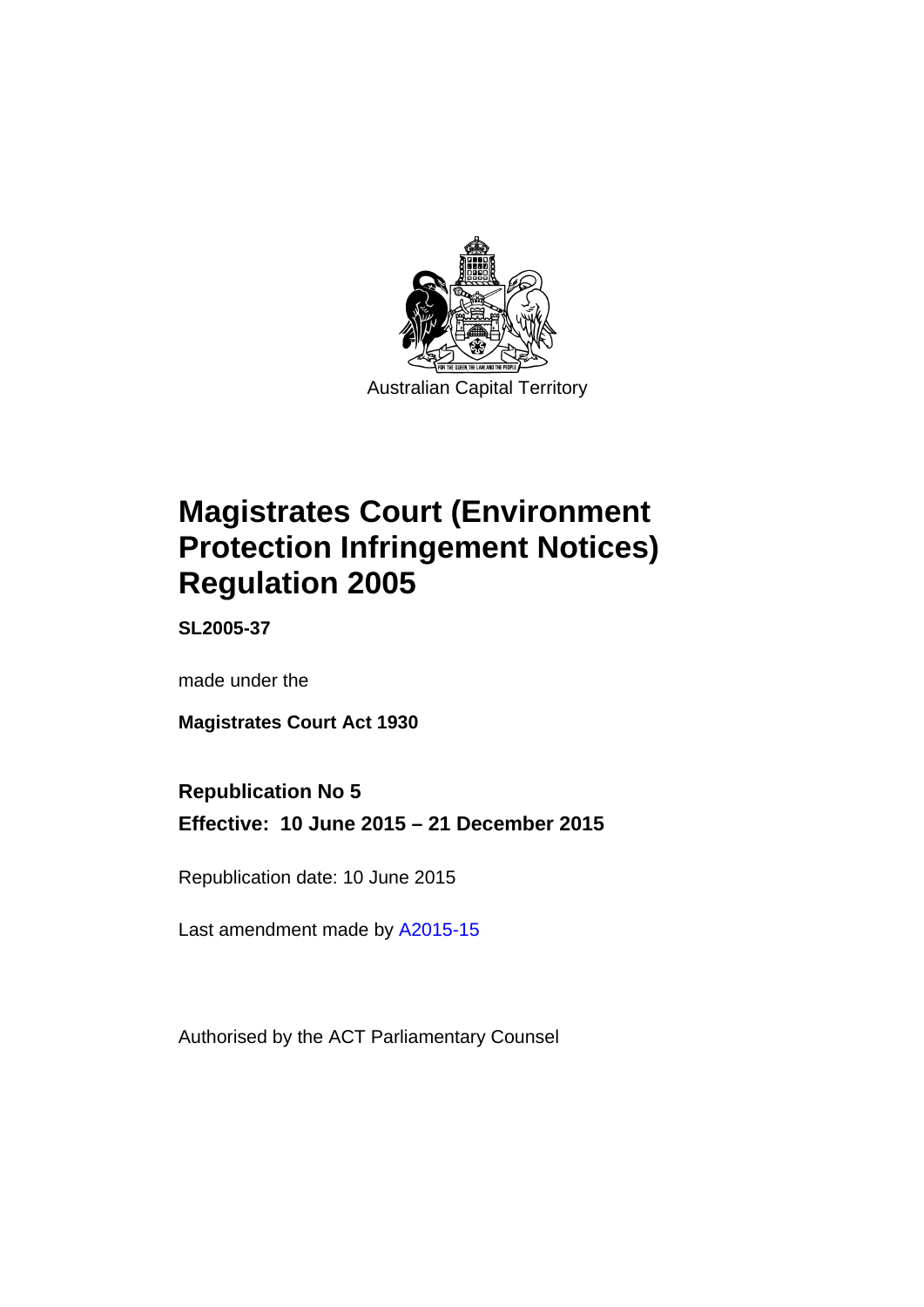# **About this republication**

### **The republished law**

This is a republication of the *Magistrates Court (Environment Protection Infringement Notices) Regulation 2005*, made under the *Magistrates Court Act 1930* (including any amendment made under the *[Legislation Act 2001](http://www.legislation.act.gov.au/a/2001-14)*, part 11.3 (Editorial changes)) as in force on 10 June 2015*.* It also includes any commencement, amendment, repeal or expiry affecting this republished law to 10 June 2015.

The legislation history and amendment history of the republished law are set out in endnotes 3 and 4.

### **Kinds of republications**

The Parliamentary Counsel's Office prepares 2 kinds of republications of ACT laws (see the ACT legislation register at [www.legislation.act.gov.au](http://www.legislation.act.gov.au/)):

- authorised republications to which the *[Legislation Act 2001](http://www.legislation.act.gov.au/a/2001-14)* applies
- unauthorised republications.

The status of this republication appears on the bottom of each page.

### **Editorial changes**

The *[Legislation Act 2001](http://www.legislation.act.gov.au/a/2001-14)*, part 11.3 authorises the Parliamentary Counsel to make editorial amendments and other changes of a formal nature when preparing a law for republication. Editorial changes do not change the effect of the law, but have effect as if they had been made by an Act commencing on the republication date (see *[Legislation Act 2001](http://www.legislation.act.gov.au/a/2001-14)*, s 115 and s 117). The changes are made if the Parliamentary Counsel considers they are desirable to bring the law into line, or more closely into line, with current legislative drafting practice.

This republication does not include amendments made under part 11.3 (see endnote 1).

### **Uncommenced provisions and amendments**

If a provision of the republished law has not commenced, the symbol  $\mathbf{U}$  appears immediately before the provision heading. Any uncommenced amendments that affect this republished law are accessible on the ACT legislation register [\(www.legislation.act.gov.au\)](http://www.legislation.act.gov.au/). For more information, see the home page for this law on the register.

#### **Modifications**

If a provision of the republished law is affected by a current modification, the symbol  $\mathbf{M}$ appears immediately before the provision heading. The text of the modifying provision appears in the endnotes. For the legal status of modifications, see the *[Legislation Act 2001](http://www.legislation.act.gov.au/a/2001-14)*, section 95.

### **Penalties**

At the republication date, the value of a penalty unit for an offence against this law is \$150 for an individual and \$750 for a corporation (see *[Legislation Act 2001](http://www.legislation.act.gov.au/a/2001-14)*, s 133).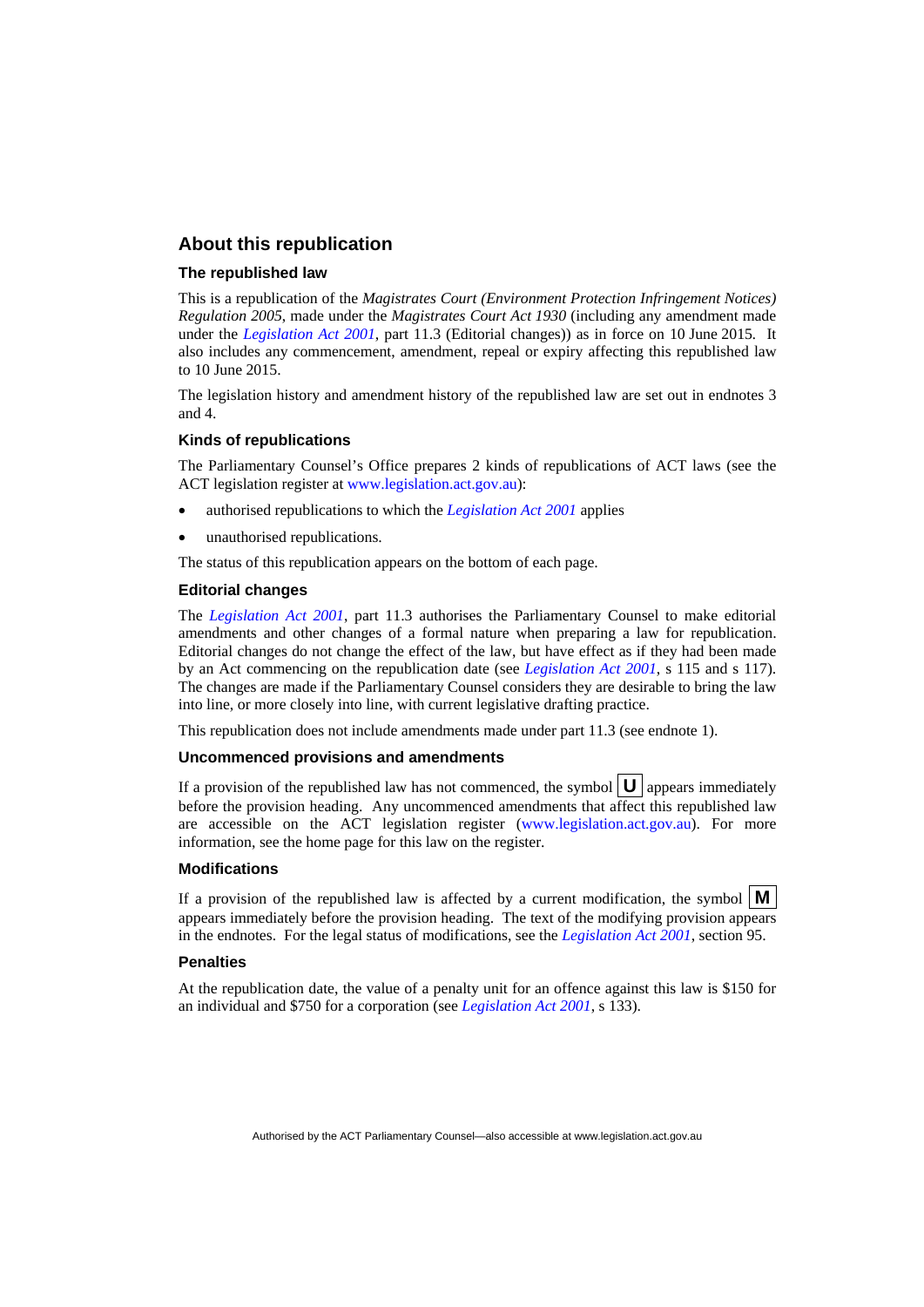

# **Magistrates Court (Environment Protection Infringement Notices) Regulation 2005**

made under the

**Magistrates Court Act 1930** 

# **Contents**

|                            |                                                                                    | Page       |
|----------------------------|------------------------------------------------------------------------------------|------------|
| 1                          | Name of regulation                                                                 |            |
| 3                          | Purpose of regulation                                                              |            |
| 4                          | Dictionary                                                                         | າ          |
| 5                          | <b>Notes</b>                                                                       | າ          |
| 6                          | Administering authority                                                            | 3          |
|                            | Infringement notice offences                                                       | 3          |
| 8                          | Infringement notice penalties                                                      | 3          |
| 9                          | Contents of infringement notices—other information                                 | 4          |
| 10                         | Contents of infringement notices—identifying authorised person                     | 4          |
| R <sub>5</sub><br>10/06/15 | Magistrates Court (Environment Protection Infringement<br>Notices) Regulation 2005 | contents 1 |

Effective: 10/06/15-21/12/15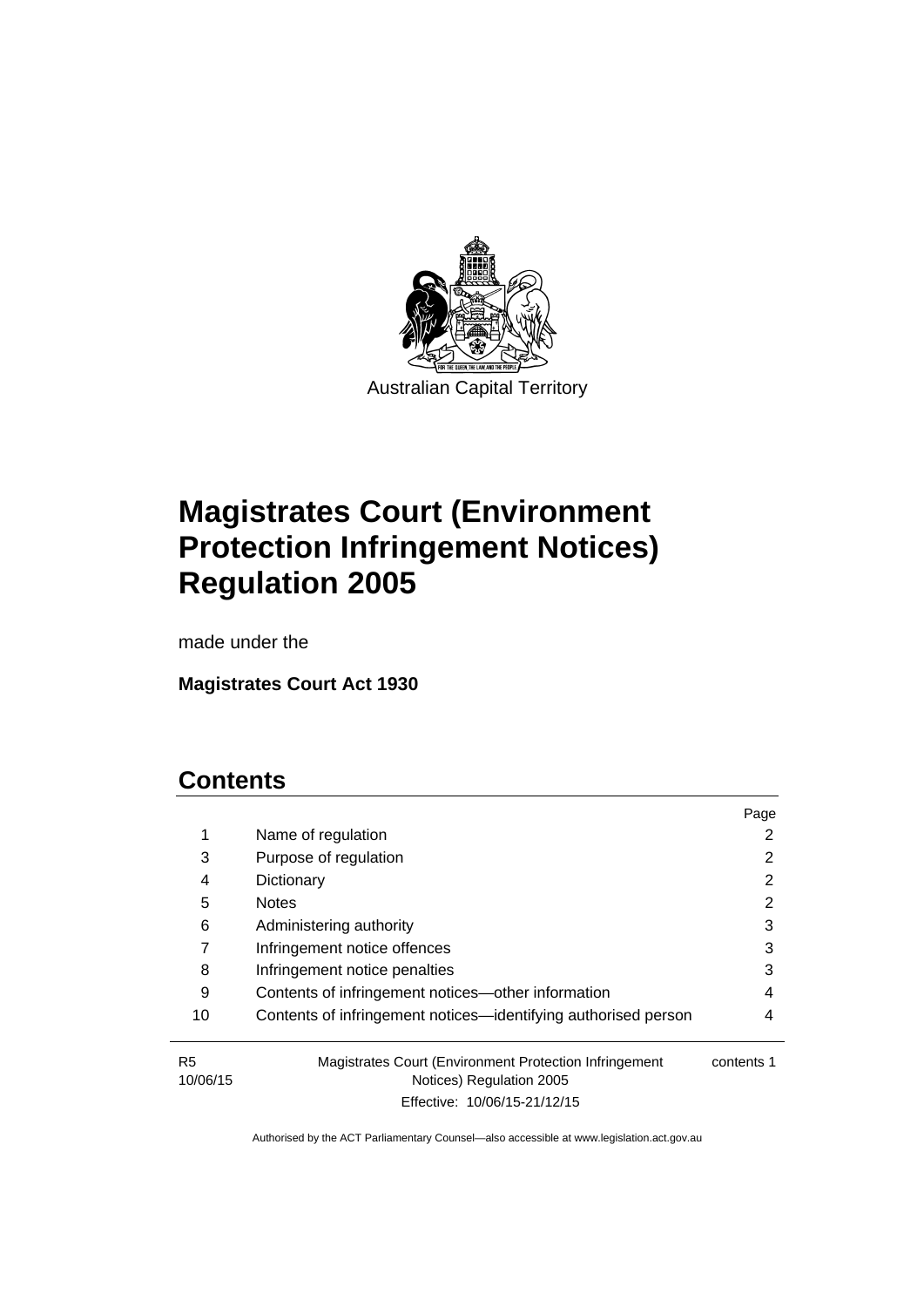#### **Contents**

| 11<br>12          | Contents of reminder notices—identifying authorised person<br>Authorised people for infringement notice offences | Page<br>4<br>5 |
|-------------------|------------------------------------------------------------------------------------------------------------------|----------------|
| <b>Schedule 1</b> | <b>Environment protection legislation</b><br>infringement notice offences and penalties                          | 6              |
| <b>Part 1.1</b>   | <b>Environment Protection Act 1997</b>                                                                           | 6              |
| <b>Part 1.2</b>   | <b>Environment Protection Regulation 2005</b>                                                                    | 8              |
| <b>Dictionary</b> |                                                                                                                  | 10             |
| <b>Endnotes</b>   |                                                                                                                  |                |
| 1                 | About the endnotes                                                                                               | 11             |
| 2                 | Abbreviation key                                                                                                 | 11             |

| Amendment history      |  |
|------------------------|--|
| Earlier republications |  |

3 [Legislation history 12](#page-15-0)

R5 10/06/15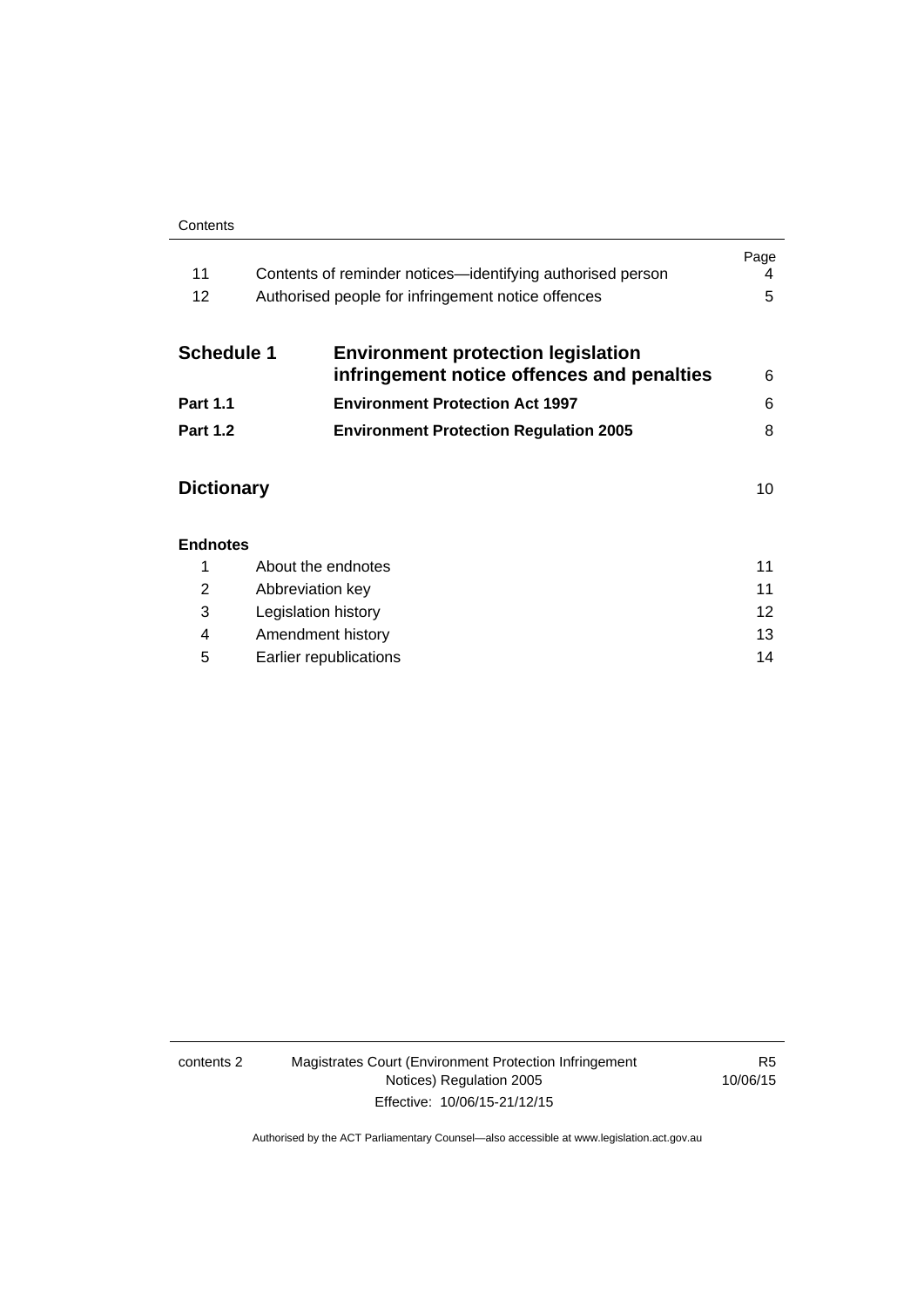

# **Magistrates Court (Environment Protection Infringement Notices) Regulation 2005**

made under the

**[Magistrates Court Act 1930](http://www.legislation.act.gov.au/a/1930-21)**

R5 10/06/15

l

Magistrates Court (Environment Protection Infringement Notices) Regulation 2005 Effective: 10/06/15-21/12/15

page 1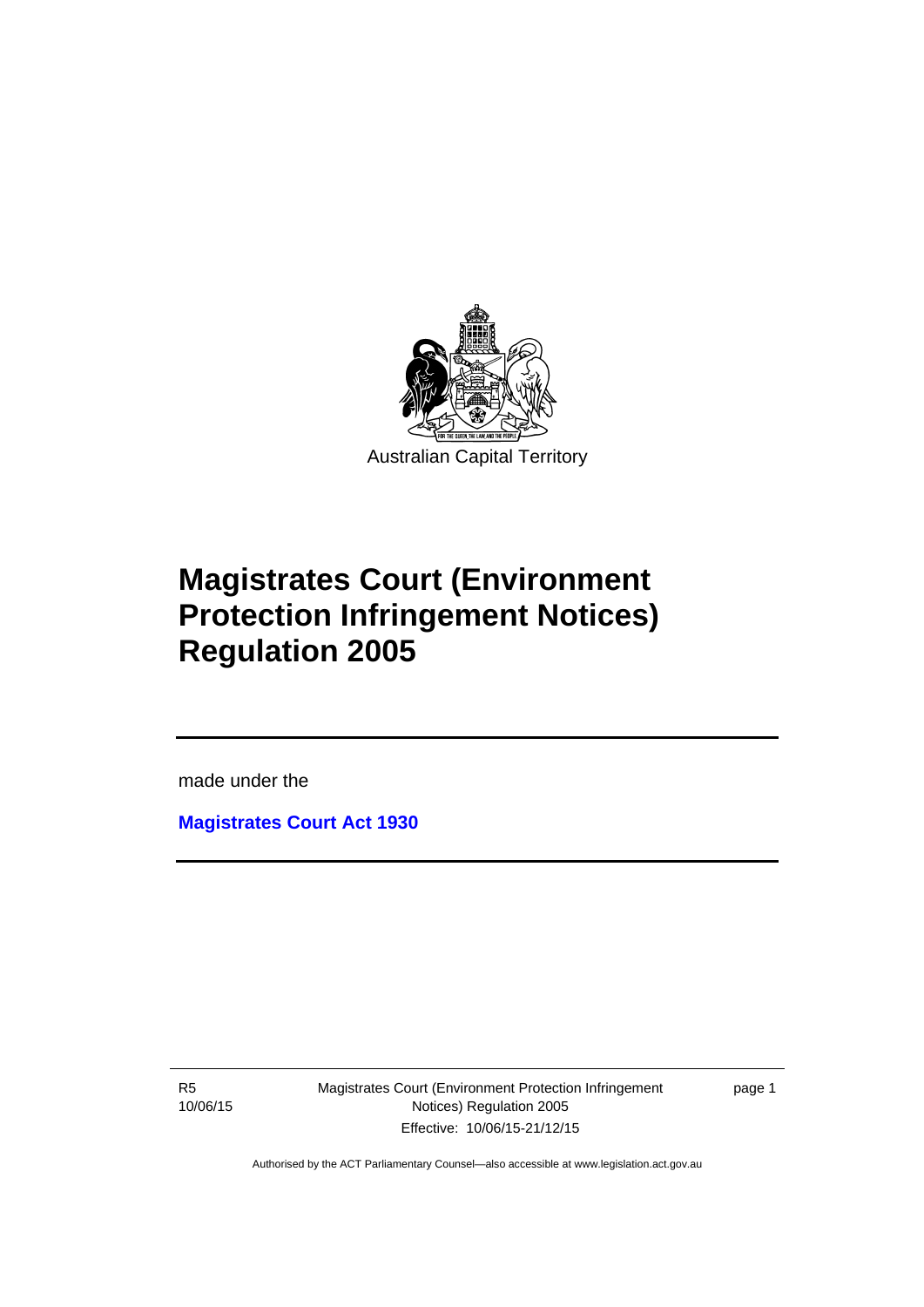# <span id="page-5-0"></span>**1 Name of regulation**

This regulation is the *Magistrates Court (Environment Protection Infringement Notices) Regulation 2005*.

### <span id="page-5-1"></span>**3 Purpose of regulation**

The purpose of this regulation is to provide for infringement notices under the *[Magistrates Court Act 1930](http://www.legislation.act.gov.au/a/1930-21)*, part 3.8 for certain offences against the environment protection legislation.

*Note* The *[Magistrates Court Act 1930](http://www.legislation.act.gov.au/a/1930-21)*, pt 3.8 provides a system of infringement notices for offences against various Acts. The infringement notice system is intended to provide an alternative to prosecution.

# <span id="page-5-2"></span>**4 Dictionary**

The dictionary at the end of this regulation is part of this regulation.

*Note 1* The dictionary at the end of this regulation defines certain terms used in this regulation, and includes references (*signpost definitions*) to other terms defined elsewhere.

> For example, the signpost definition '*authorised officer*—see the *[Environment Protection Act 1997](http://www.legislation.act.gov.au/a/1997-92)*, dictionary.' means that the term 'authorised officer' is defined in that dictionary and the definition applies to this regulation.

*Note 2* A definition in the dictionary (including a signpost definition) applies to the entire regulation unless the definition, or another provision of the regulation, provides otherwise or the contrary intention otherwise appears (see [Legislation Act,](http://www.legislation.act.gov.au/a/2001-14) s 155 and s 156 (1)).

# <span id="page-5-3"></span>**5 Notes**

A note included in this regulation is explanatory and is not part of this regulation.

*Note* See the [Legislation Act,](http://www.legislation.act.gov.au/a/2001-14) s 127 (1), (4) and (5) for the legal status of notes.

R5 10/06/15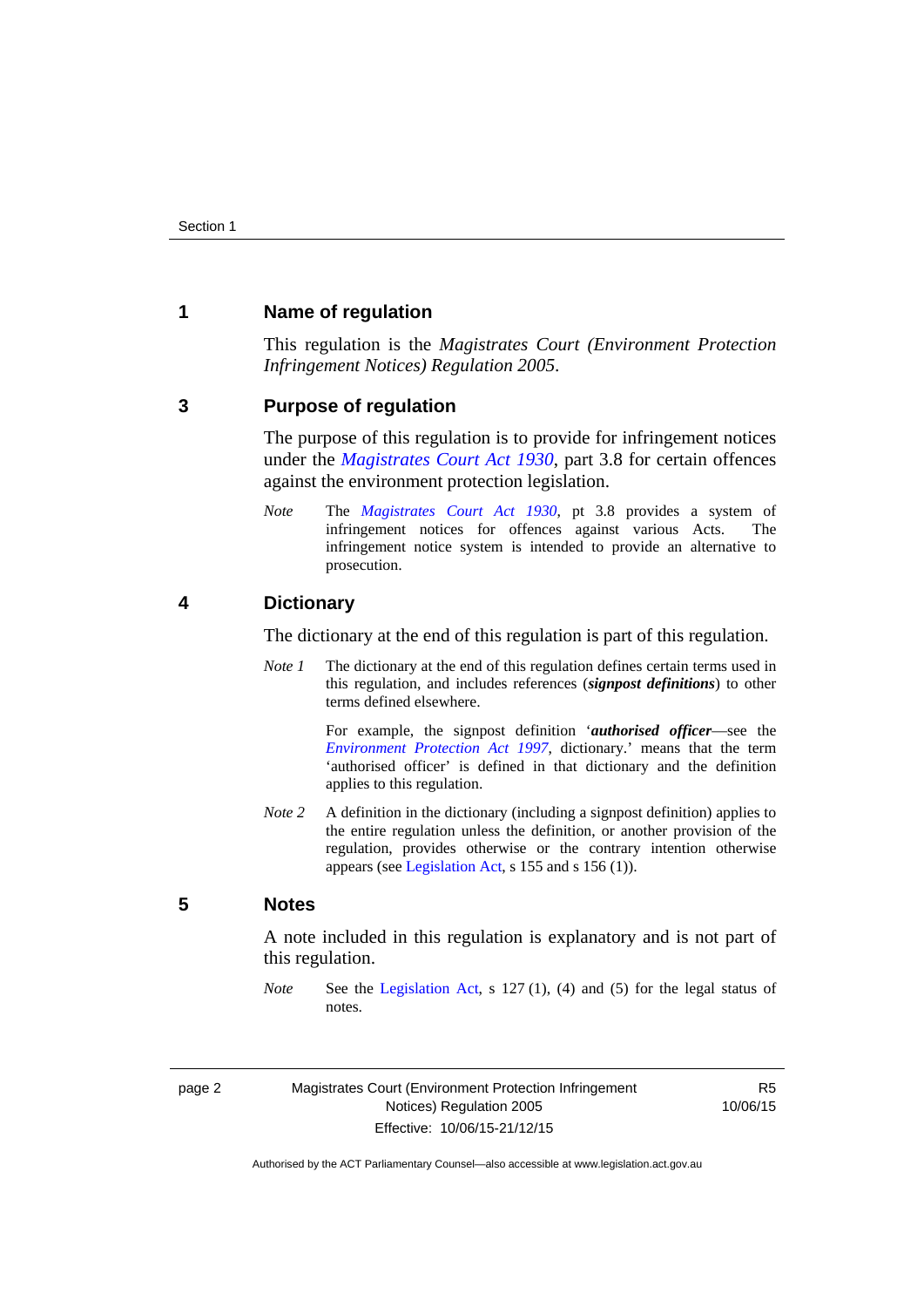# <span id="page-6-0"></span>**6 Administering authority**

The administering authority for an infringement notice offence against the environment protection legislation is the environment protection authority.

### <span id="page-6-1"></span>**7 Infringement notice offences**

The *[Magistrates Court Act 1930](http://www.legislation.act.gov.au/a/1930-21)*, part 3.8 applies to an offence against a provision of the environment protection legislation mentioned in schedule 1, column 2.

# <span id="page-6-2"></span>**8 Infringement notice penalties**

- (1) The penalty payable by an individual for an offence against the environment protection legislation, under an infringement notice for the offence, is the amount mentioned in schedule 1, column 4 of the item applying to the offence or, if there is more than 1 amount mentioned in the column, the amount applying to the individual.
- (2) The penalty payable by a corporation for an offence against the environment protection legislation, under an infringement notice for the offence, is 5 times the amount mentioned in schedule 1, column 4 of the item applying to the offence or, if there is more than 1 amount mentioned in the column, the amount applying to the corporation.
- (3) The cost of serving a reminder notice for an infringement notice offence against the environment protection legislation is \$34.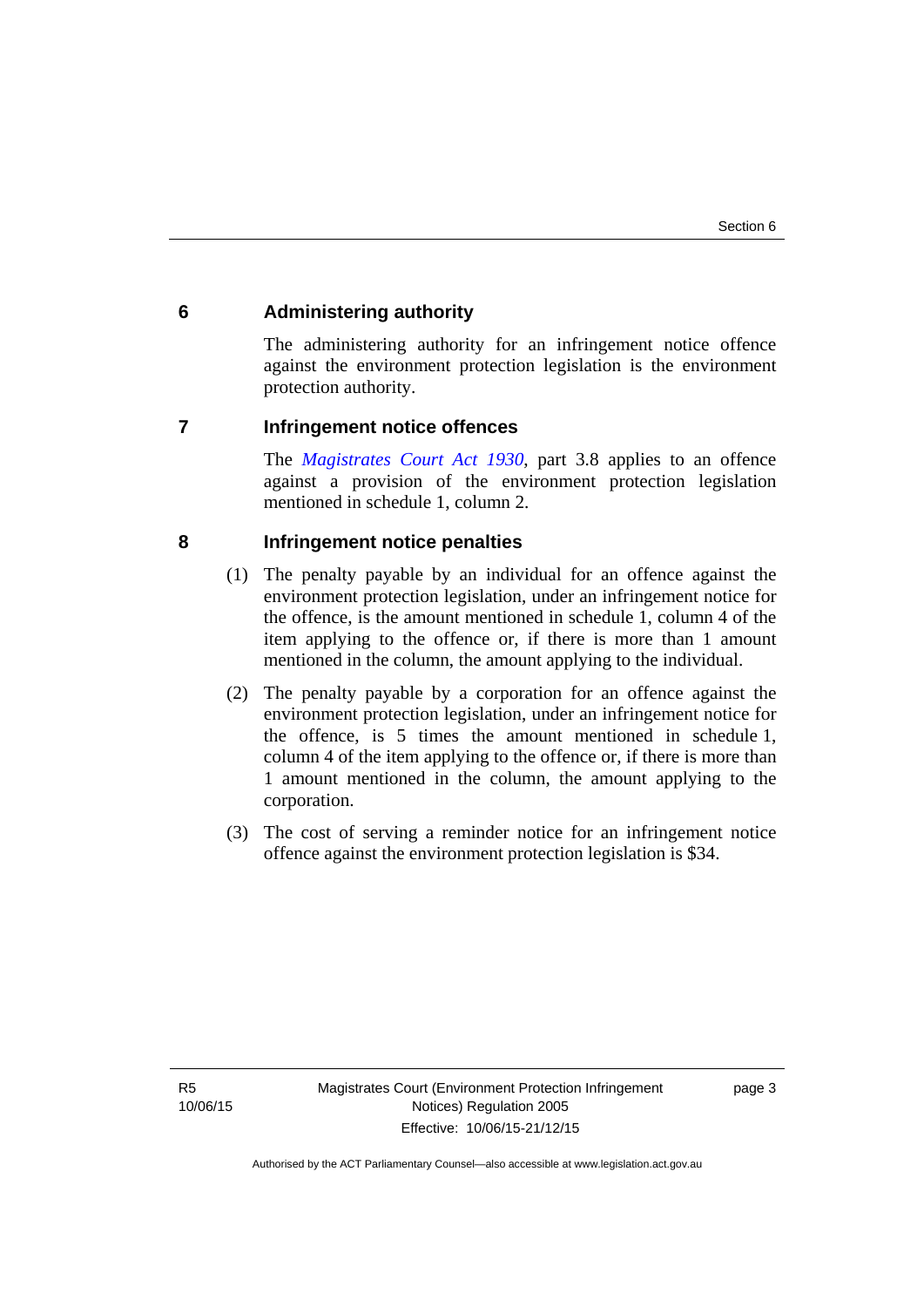# <span id="page-7-0"></span>**9 Contents of infringement notices—other information**

- (1) An infringement notice served on a company by an authorised person for an infringement notice offence against the environment protection legislation must include the company's ACN.
	- *Note* The requirement under this section is additional to the requirement under the *[Magistrates Court Act 1930](http://www.legislation.act.gov.au/a/1930-21)*, s 121 (1) (c).
- (2) In this section:

*company* means a company registered under the [Corporations Act.](http://www.comlaw.gov.au/Series/C2004A00818)

# <span id="page-7-1"></span>**10 Contents of infringement notices—identifying authorised person**

An infringement notice served on a person by an authorised person for an infringement notice offence against the environment protection legislation must identify the authorised person by—

- (a) the authorised person's full name, or surname and initials; or
- (b) any unique number given, for this regulation, to the authorised person by the administering authority.

# <span id="page-7-2"></span>**11 Contents of reminder notices—identifying authorised person**

A reminder notice served on a person by an authorised person for an infringement notice offence against the environment protection legislation must identify the authorised person by—

- (a) the authorised person's full name, or surname and initials; or
- (b) any unique number given, for this regulation, to the authorised person by the administering authority.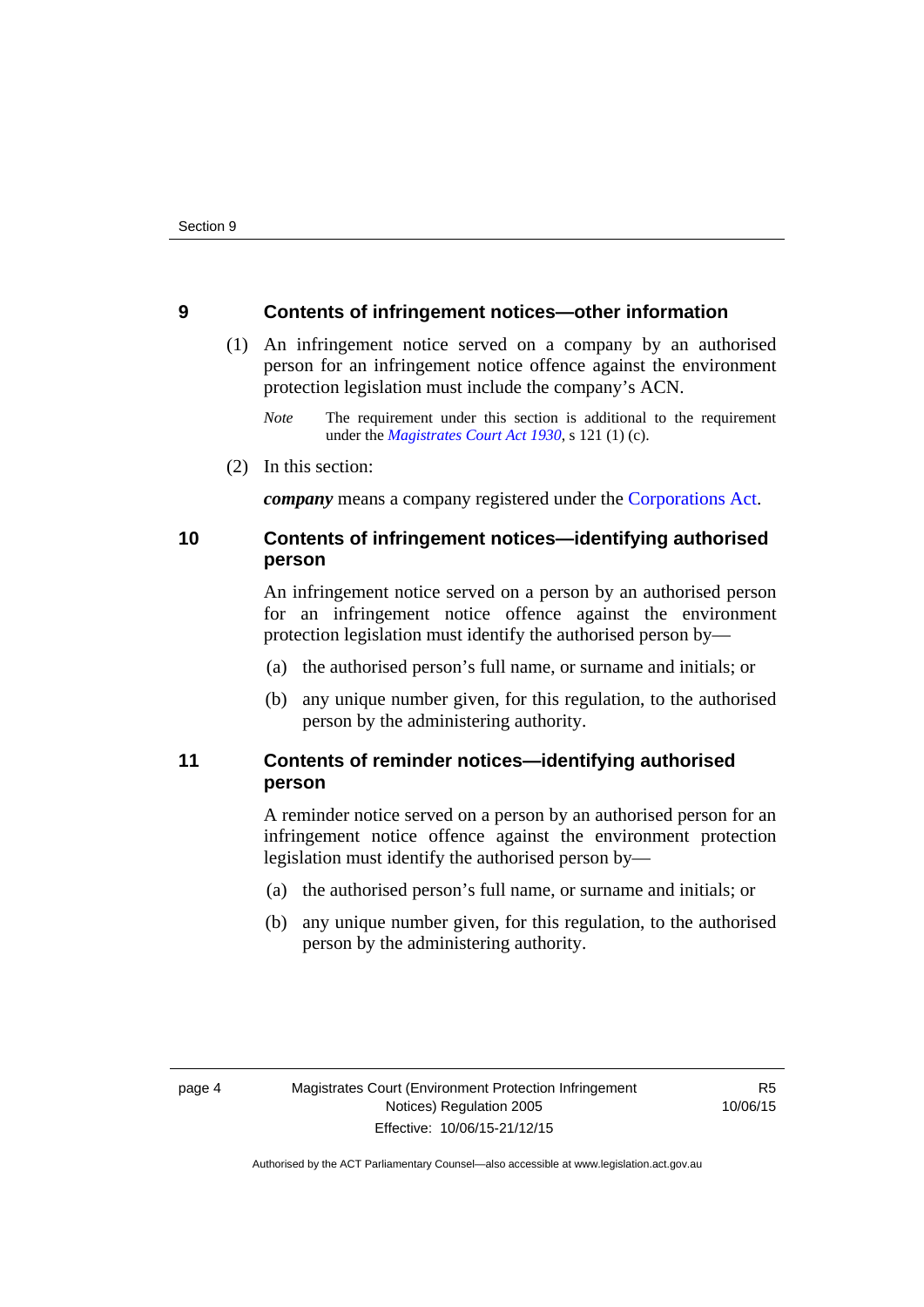# <span id="page-8-0"></span>**12 Authorised people for infringement notice offences**

An authorised officer may serve the following:

- (a) an infringement notice for an infringement notice offence against the environment protection legislation;
- (b) a reminder notice for an infringement notice offence against the environment protection legislation.
- *Note* For how documents may be served, see the [Legislation Act,](http://www.legislation.act.gov.au/a/2001-14) pt 19.5.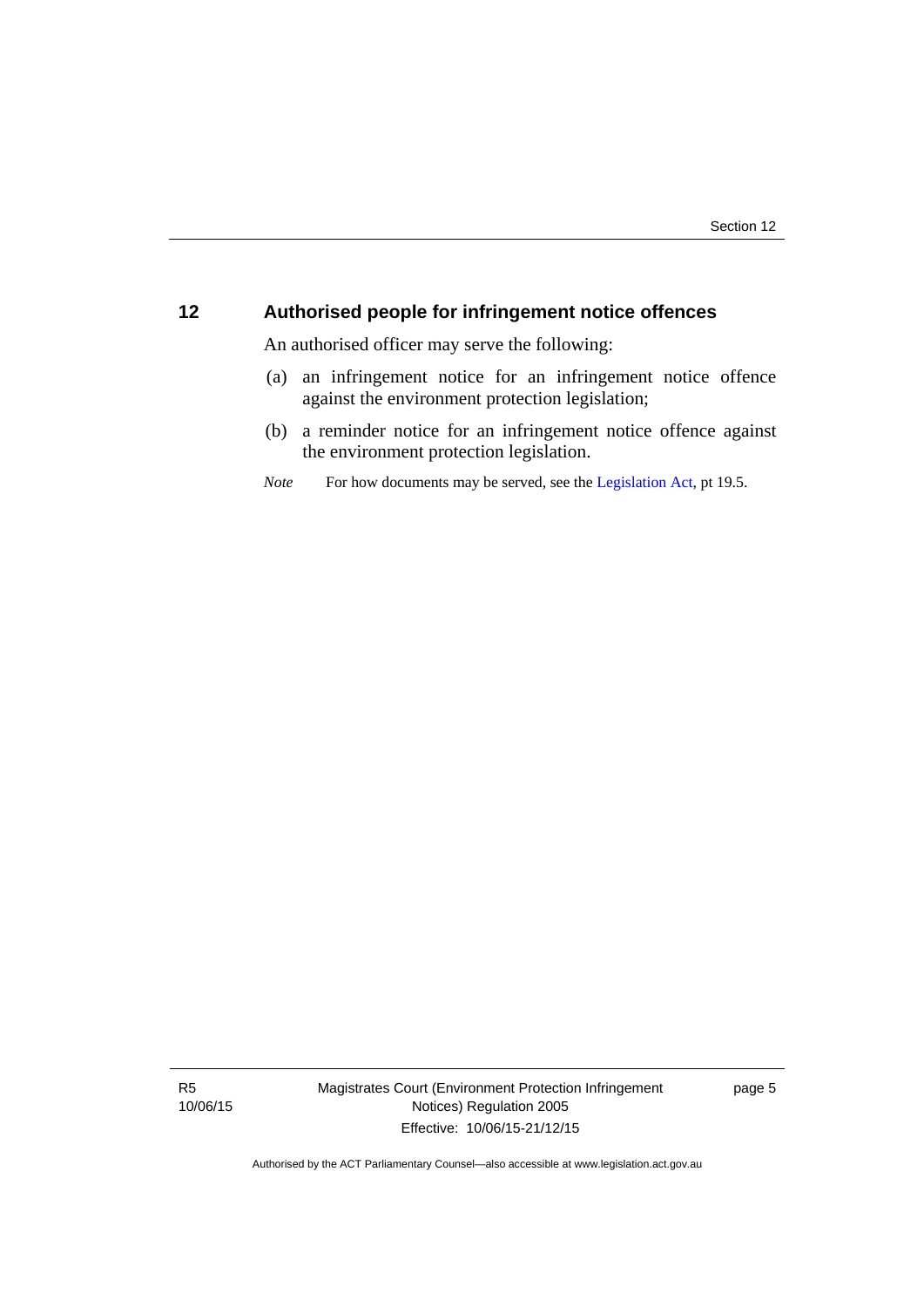# <span id="page-9-0"></span>**Schedule 1 Environment protection legislation infringement notice offences and penalties**

(see s 7 and s 8)

# **Part 1.1 Environment Protection Act 1997**

<span id="page-9-1"></span>

| column 1<br>item | column <sub>2</sub><br>offence provision and, if relevant,<br>case | column 3<br>offence penalty<br>(penalty units) | column 4<br>infringement<br>penalty (\$) |
|------------------|--------------------------------------------------------------------|------------------------------------------------|------------------------------------------|
| $\mathbf{1}$     | 42(1)                                                              | 200                                            | 1 0 0 0                                  |
| $\overline{2}$   | 42(2)                                                              | 200                                            | 1 0 0 0                                  |
| 3                | 44(1)                                                              | 200                                            | 1 0 0 0                                  |
| $\overline{4}$   | 45(1)                                                              | 200                                            | 1 000                                    |
| 5                | 67                                                                 | 10                                             | 50                                       |
| 6                | 69(3)                                                              | 50                                             | 500                                      |
| $\overline{7}$   | 71 $(3)(a)$                                                        |                                                |                                          |
| 7.1              | if notice under $71(1)(c)$                                         | 50                                             | 500                                      |
| 7.2              | if notice under $71(2)(a)$                                         | 50                                             | 500                                      |
| 8                | 71(3)(b)                                                           | 50                                             | 500                                      |
| 9                | 76(5)                                                              | 50                                             | 500                                      |
| 10               | 77(3)                                                              | 50                                             | 500                                      |
| 11               | 78(5)                                                              | 50                                             | 500                                      |
| 12               | 82(3)                                                              | 50                                             | 500                                      |

page 6 Magistrates Court (Environment Protection Infringement Notices) Regulation 2005 Effective: 10/06/15-21/12/15

R5 10/06/15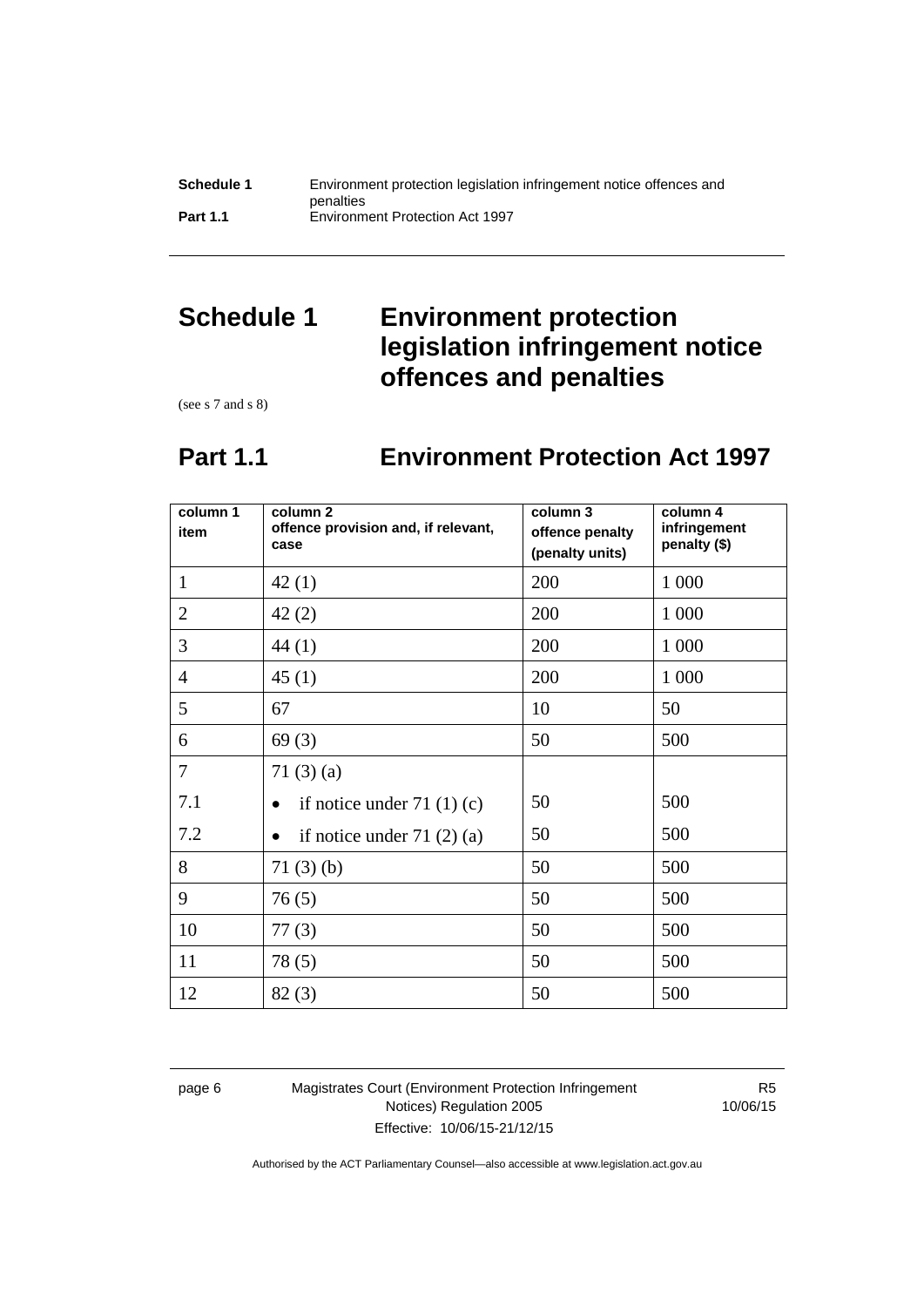#### Environment protection legislation infringement notice offences and penalties **Schedule 1** Environment Protection Act 1997 **Part 1.1**

| column 1<br>item | column <sub>2</sub><br>offence provision and, if relevant,<br>case | column 3<br>offence penalty<br>(penalty units) | column 4<br>infringement<br>penalty (\$) |
|------------------|--------------------------------------------------------------------|------------------------------------------------|------------------------------------------|
| 13               | 84(3)(a)                                                           |                                                |                                          |
| 13.1             | if notice under $84(1)(c)$<br>$\bullet$                            | 50                                             | 500                                      |
| 13.2             | if notice under $84(2)(a)$<br>$\bullet$                            | 50                                             | 500                                      |
| 14               | 84(3)(b)                                                           | 50                                             | 500                                      |
| 15               | 92 $(4)$ —if failure to comply<br>with $92(1)$                     | 50                                             | 1 000                                    |
| 16               | 134                                                                | 100                                            | 500                                      |
| 17               | 139(3)                                                             | 50                                             | 500                                      |
| 18               | 141                                                                | 50                                             | 100                                      |
| 19               | 142                                                                | 100                                            | 500                                      |
| 20               | 148(1)                                                             | 20                                             | 250                                      |
| 21               | 149(1)                                                             | 20                                             | 250                                      |
| 22               | 149(4)                                                             | 50                                             | 250                                      |
| 23               | 159A(1)                                                            | 10                                             | 100                                      |

R5 10/06/15 Magistrates Court (Environment Protection Infringement Notices) Regulation 2005 Effective: 10/06/15-21/12/15

page 7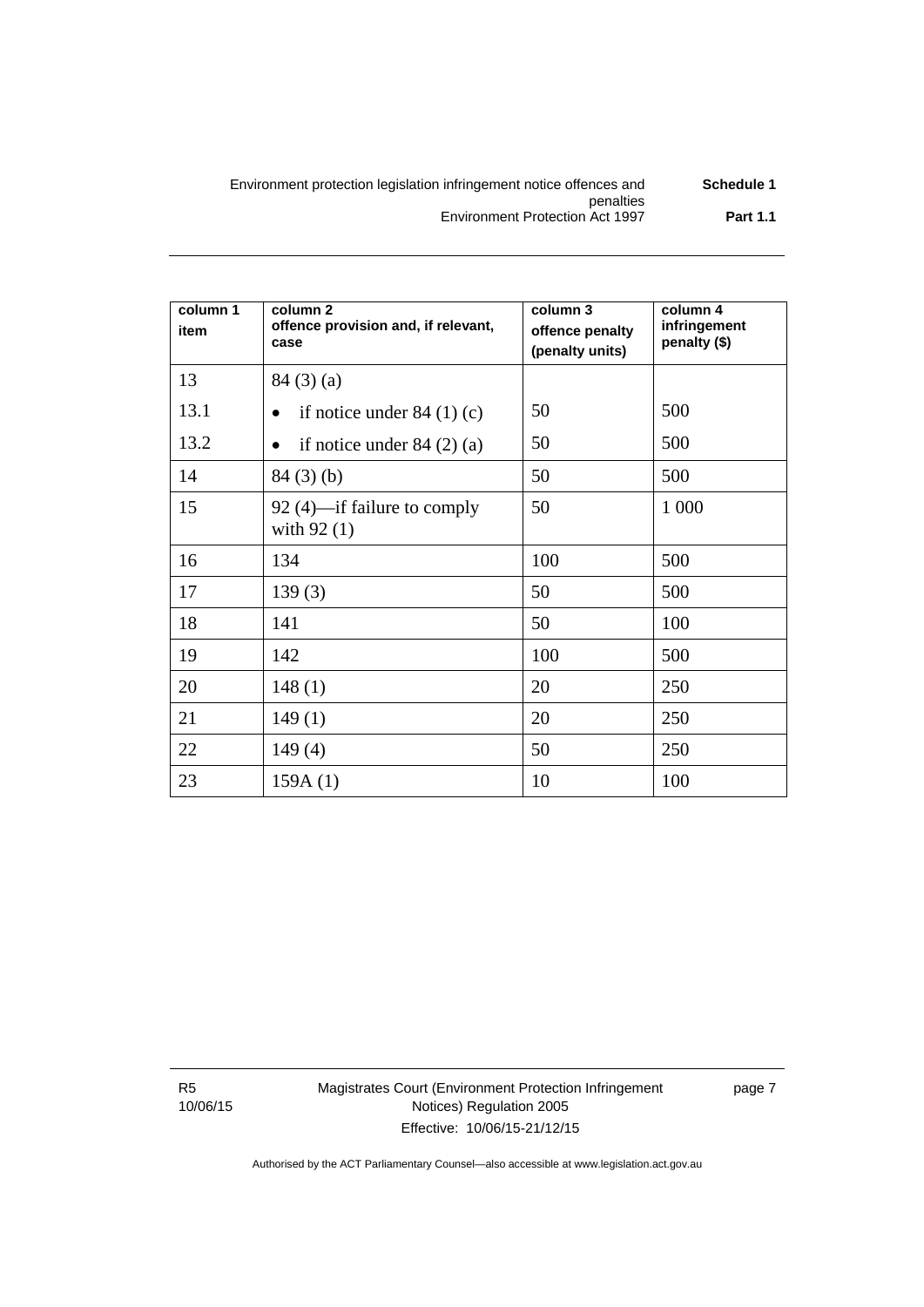| Schedule 1      | Environment protection legislation infringement notice offences and |
|-----------------|---------------------------------------------------------------------|
|                 | penalties                                                           |
| <b>Part 1.2</b> | <b>Environment Protection Regulation 2005</b>                       |

# <span id="page-11-0"></span>**Part 1.2 Environment Protection Regulation 2005**

| column 1<br>item | column 2<br>offence provision and, if relevant,<br>case | column 3<br>offence penalty<br>(penalty units) | column 4<br>infringement<br>penalty<br>$($ \$) |
|------------------|---------------------------------------------------------|------------------------------------------------|------------------------------------------------|
| $\mathbf{1}$     | 9(1)                                                    | 5                                              | 100                                            |
| $\overline{2}$   | 10(1)(b)(i)                                             | 10                                             | 120                                            |
| 3                | $10(1)$ (b) (ii)                                        | 10                                             | 120                                            |
| $\overline{4}$   | $10(3)$ (b) (i)                                         | 10                                             | 120                                            |
| 5                | $10(3)$ (b) (ii)                                        | 10                                             | 120                                            |
| 6                | 11(5)                                                   | 10                                             | 120                                            |
| $\overline{7}$   | 12(1)                                                   | 5                                              | 100                                            |
| 8                | 15(1)                                                   | 10                                             | 200                                            |
| 9                | 15(2)                                                   | 10                                             | 200                                            |
| 10               | 39(1)                                                   | 10                                             | 200                                            |
| 11               | 39(2)                                                   | 10                                             | 200                                            |
| 12               | 40(1)                                                   | 10                                             | 120                                            |
| 13               | 40(2)                                                   | 10                                             | 120                                            |
| 14               | 44(1)                                                   | 10                                             | 175                                            |
| 15               | 44(2)                                                   | 10                                             | 100                                            |
| 16               | 45(1)(a)                                                | 10                                             | 100                                            |
| 17               | 45(1)(b)                                                | 10                                             | 100                                            |
| 18               | 46(1)                                                   | 10                                             | 100                                            |
| 19               | 47(1)                                                   | 10                                             | 175                                            |

page 8 Magistrates Court (Environment Protection Infringement Notices) Regulation 2005 Effective: 10/06/15-21/12/15

R5 10/06/15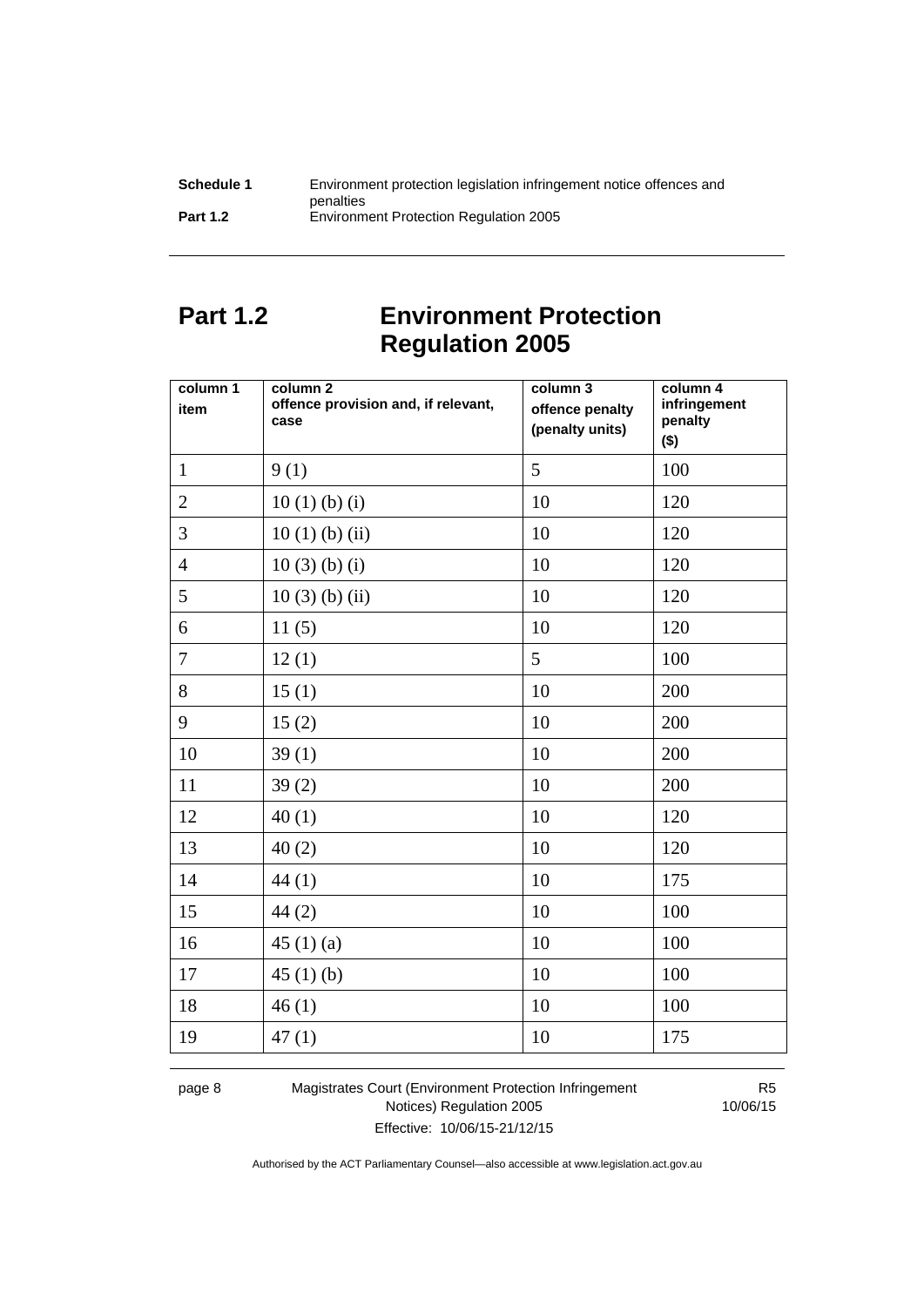| <b>Schedule 1</b> | Environment protection legislation infringement notice offences and |
|-------------------|---------------------------------------------------------------------|
|                   | penalties                                                           |
| <b>Part 1.2</b>   | <b>Environment Protection Regulation 2005</b>                       |

| column 1<br>item | column 2<br>offence provision and, if relevant,<br>case | column 3<br>offence penalty<br>(penalty units) | column 4<br>infringement<br>penalty<br>$($ \$) |
|------------------|---------------------------------------------------------|------------------------------------------------|------------------------------------------------|
| 20               | 47(2)                                                   | 10                                             | 175                                            |
| 21               | 48(2)                                                   | 10                                             | 100                                            |
| 22               | 49(2)                                                   | 10                                             | 100                                            |
| 23               | 50(1)                                                   | 10                                             | 200                                            |
| 24               | 55 $(2)$ $(a)$                                          | 10                                             | 100                                            |
| 25               | 55 $(2)$ $(b)$                                          | 10                                             | 100                                            |
| 26               | 58(1)                                                   | 10                                             | 100                                            |
| 27               | 58(2)                                                   | 10                                             | 100                                            |
| 28               | 59(1)                                                   | 10                                             | 100                                            |
| 29               | 59(2)                                                   | 10                                             | 100                                            |
| 30               | 60(1)                                                   | 5                                              | 100                                            |
| 31               | 60(2)                                                   | 5                                              | 100                                            |
| 32               | 61(1)                                                   | 10                                             | 100                                            |

R5 10/06/15 Magistrates Court (Environment Protection Infringement Notices) Regulation 2005 Effective: 10/06/15-21/12/15

page 9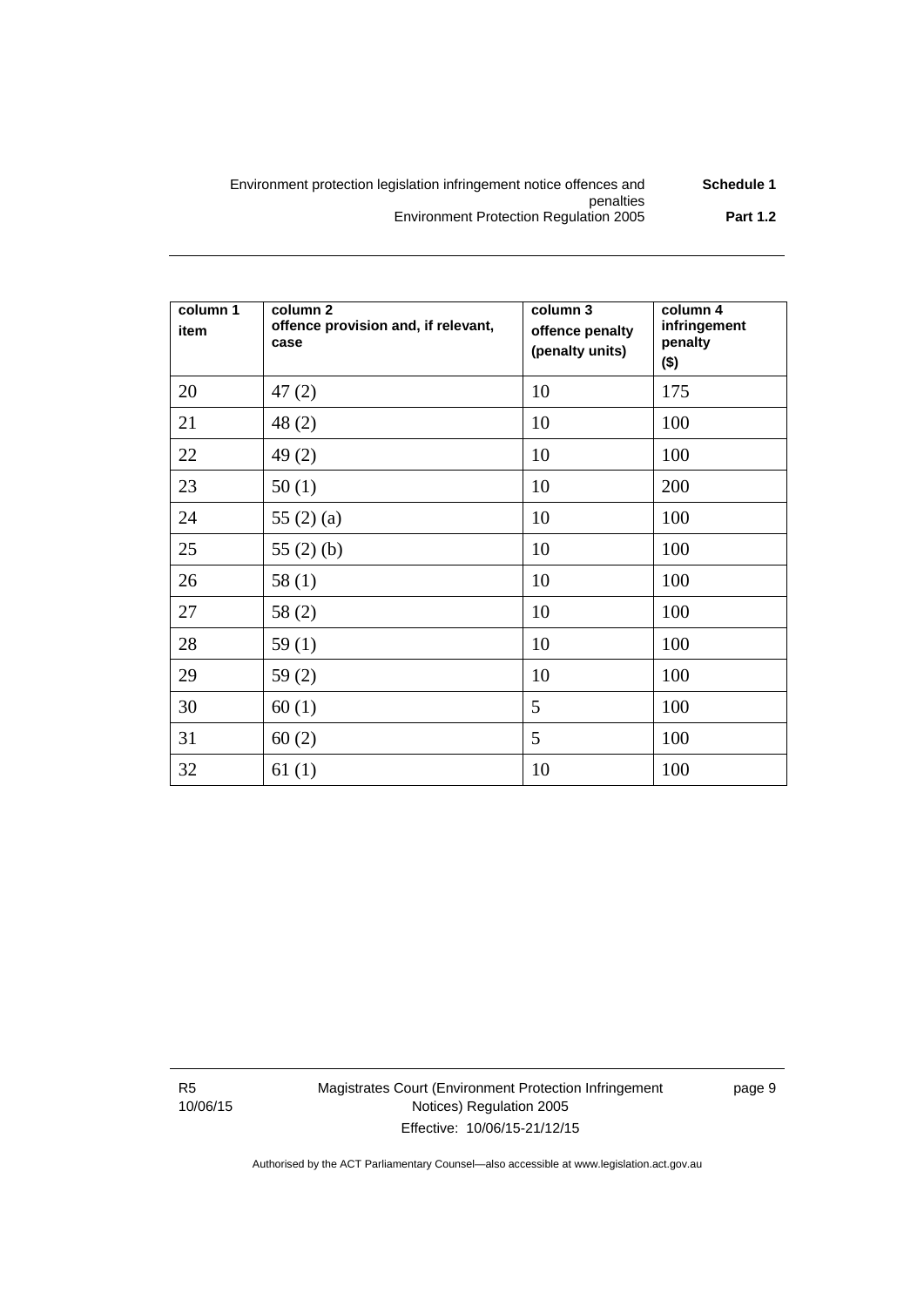**Dictionary** 

# <span id="page-13-0"></span>**Dictionary**

(see  $s$  4)

- *Note 1* The [Legislation Act](http://www.legislation.act.gov.au/a/2001-14) contains definitions and other provisions relevant to this regulation.
- *Note 2* For example, the [Legislation Act,](http://www.legislation.act.gov.au/a/2001-14) dict, pt 1, defines the following terms:
	- corporation
	- Corporations Act
	- environment protection authority
	- individual.
- *Note 3* Terms used in this regulation have the same meaning that they have in the *[Magistrates Court Act 1930](http://www.legislation.act.gov.au/a/1930-21)* (see [Legislation Act](http://www.legislation.act.gov.au/a/2001-14), s 148). For example, the following terms are defined in the *[Magistrates Court](http://www.legislation.act.gov.au/a/1930-21)  [Act 1930](http://www.legislation.act.gov.au/a/1930-21)*, dict:
	- administering authority
	- authorised person
	- infringement notice
	- infringement notice offence
	- reminder notice.

*authorised officer*—see the *[Environment Protection Act 1997](http://www.legislation.act.gov.au/a/1997-92)*, dictionary.

*environment protection legislation* means—

- (a) the *[Environment Protection Act 1997](http://www.legislation.act.gov.au/a/1997-92)*; and
- (b) the *[Environment Protection Regulation 2005](http://www.legislation.act.gov.au/sl/2005-38)*.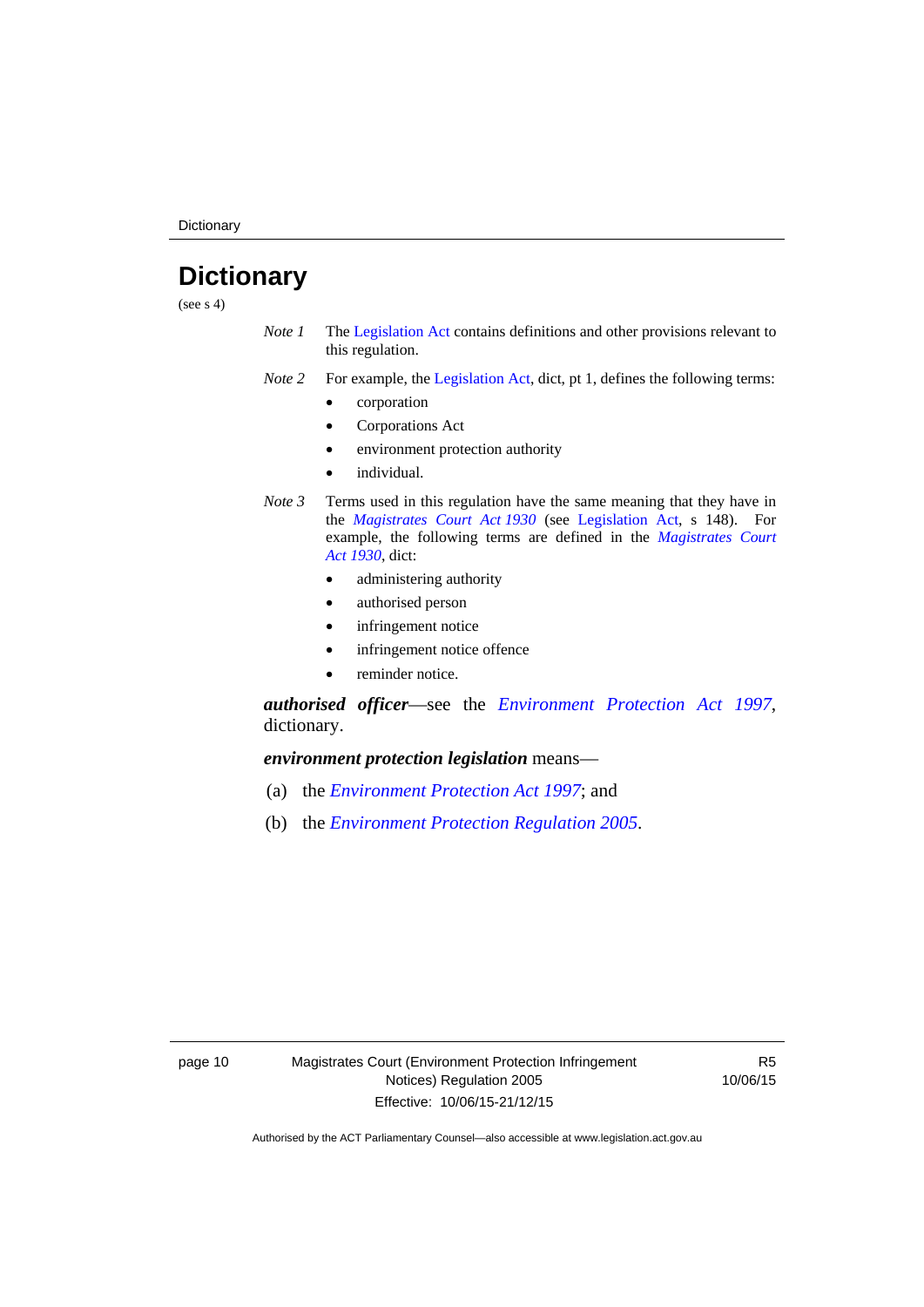# <span id="page-14-0"></span>**Endnotes**

# **1 About the endnotes**

Amending and modifying laws are annotated in the legislation history and the amendment history. Current modifications are not included in the republished law but are set out in the endnotes.

Not all editorial amendments made under the *[Legislation Act 2001](http://www.legislation.act.gov.au/a/2001-14)*, part 11.3 are annotated in the amendment history. Full details of any amendments can be obtained from the Parliamentary Counsel's Office.

Uncommenced amending laws are not included in the republished law. The details of these laws are underlined in the legislation history. Uncommenced expiries are underlined in the legislation history and amendment history.

If all the provisions of the law have been renumbered, a table of renumbered provisions gives details of previous and current numbering.

The endnotes also include a table of earlier republications.

| $A = Act$<br>$AF =$ Approved form<br>$am = amended$<br>$amdt = amendment$<br>$AR = Assembly resolution$<br>$ch = chapter$<br>$CN =$ Commencement notice<br>$def = definition$<br>$DI = Disallowable instrument$<br>$dict = dictionary$<br>disallowed = disallowed by the Legislative<br>Assembly<br>$div = division$<br>$exp = expires/expired$<br>$Gaz = gazette$<br>$hdg = heading$<br>$IA = Interpretation Act 1967$<br>$ins = inserted/added$<br>$LA =$ Legislation Act 2001<br>$LR =$ legislation register | NI = Notifiable instrument<br>$o = order$<br>$om = omitted/repealed$<br>$ord = ordinance$<br>$orig = original$<br>par = paragraph/subparagraph<br>$pres = present$<br>$prev = previous$<br>$(\text{prev}) = \text{previously}$<br>$pt = part$<br>$r = rule/subrule$<br>$reloc = relocated$<br>$remum = renumbered$<br>$R[X]$ = Republication No<br>$RI = reissue$<br>$s = section/subsection$<br>$sch = schedule$<br>$sdiv = subdivision$<br>$SL = Subordinate$ law<br>$sub =$ substituted |
|-----------------------------------------------------------------------------------------------------------------------------------------------------------------------------------------------------------------------------------------------------------------------------------------------------------------------------------------------------------------------------------------------------------------------------------------------------------------------------------------------------------------|--------------------------------------------------------------------------------------------------------------------------------------------------------------------------------------------------------------------------------------------------------------------------------------------------------------------------------------------------------------------------------------------------------------------------------------------------------------------------------------------|
|                                                                                                                                                                                                                                                                                                                                                                                                                                                                                                                 |                                                                                                                                                                                                                                                                                                                                                                                                                                                                                            |
| $LRA =$ Legislation (Republication) Act 1996<br>$mod = modified/modification$                                                                                                                                                                                                                                                                                                                                                                                                                                   | $underlining = whole or part not commenced$<br>or to be expired                                                                                                                                                                                                                                                                                                                                                                                                                            |
|                                                                                                                                                                                                                                                                                                                                                                                                                                                                                                                 |                                                                                                                                                                                                                                                                                                                                                                                                                                                                                            |

### <span id="page-14-2"></span>**2 Abbreviation key**

R5 10/06/15 Magistrates Court (Environment Protection Infringement Notices) Regulation 2005 Effective: 10/06/15-21/12/15

page 11

<span id="page-14-1"></span>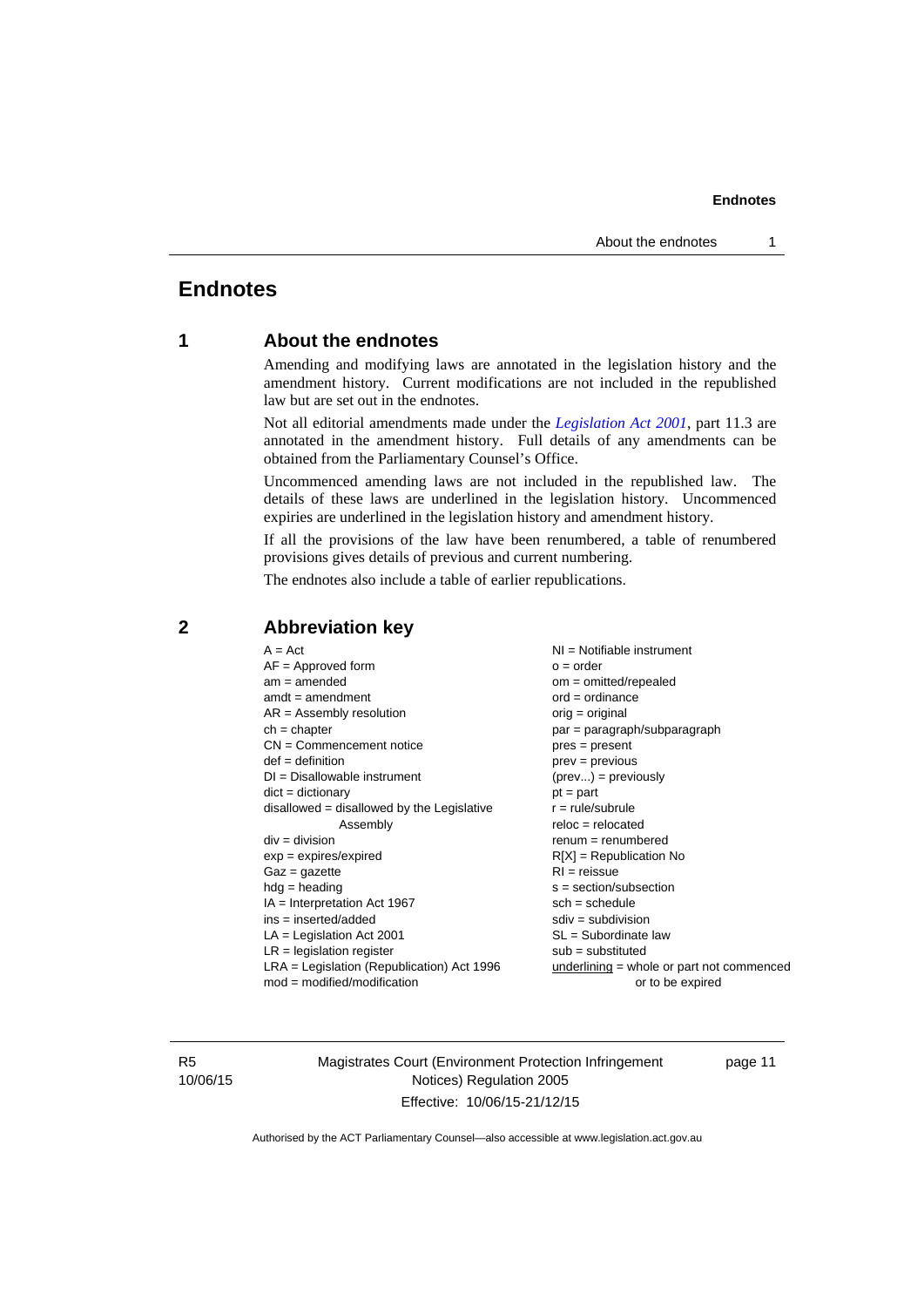| Legislation history<br>3 |  |
|--------------------------|--|
|--------------------------|--|

### <span id="page-15-0"></span>**3 Legislation history**

### **Magistrates Court (Environment Protection Infringement Notices) Regulation 2005 SL2005-37**

notified LR 11 November 2005

s 1, s 2 commenced 11 November 2005 (LA s 75 (1)) remainder commenced 12 November 2005 (s 2 and see Statute Law [Amendment Act 2005](http://www.legislation.act.gov.au/a/2005-20) A2005-20, s 2 (2) and LA s 79)

as amended by

### **[Statute Law Amendment Act 2007](http://www.legislation.act.gov.au/a/2007-3) A2007-3 sch 3 pt 3.66**

notified LR 22 March 2007 s 1, s 2 taken to have commenced 1 July 2006 (LA s 75 (2)) sch 3 pt 3.66 commenced 12 April 2007 (s 2 (1))

### **[Environment Protection \(Fuel Sales Data\) Amendment Act 2007](http://www.legislation.act.gov.au/a/2007-17) A2007-17 pt 3**

notified LR 14 June 2007 s 1, s 2 commenced 14 June 2007 (LA s 75 (1)) pt 3 commenced 1 July 2007 (s 2)

### **[Justice and Community Safety Legislation Amendment Act 2008](http://www.legislation.act.gov.au/a/2008-7) A2008-7 sch 1 pt 1.13**

notified LR 16 April 2008 s 1, s 2 commenced 16 April 2008 (LA s 75 (1)) sch 1 pt 1.13 commenced 7 May 2008 (s 2)

### **[Statute Law Amendment Act 2015](http://www.legislation.act.gov.au/a/2015-15) A2015-15 sch 3 pt 3.21**

notified LR 27 May 2015 s 1, s 2 commenced 27 May 2015 (LA s 75 (1)) sch 3 pt 3.21 commenced 10 June 2015 (s 2)

page 12 Magistrates Court (Environment Protection Infringement Notices) Regulation 2005 Effective: 10/06/15-21/12/15

R5 10/06/15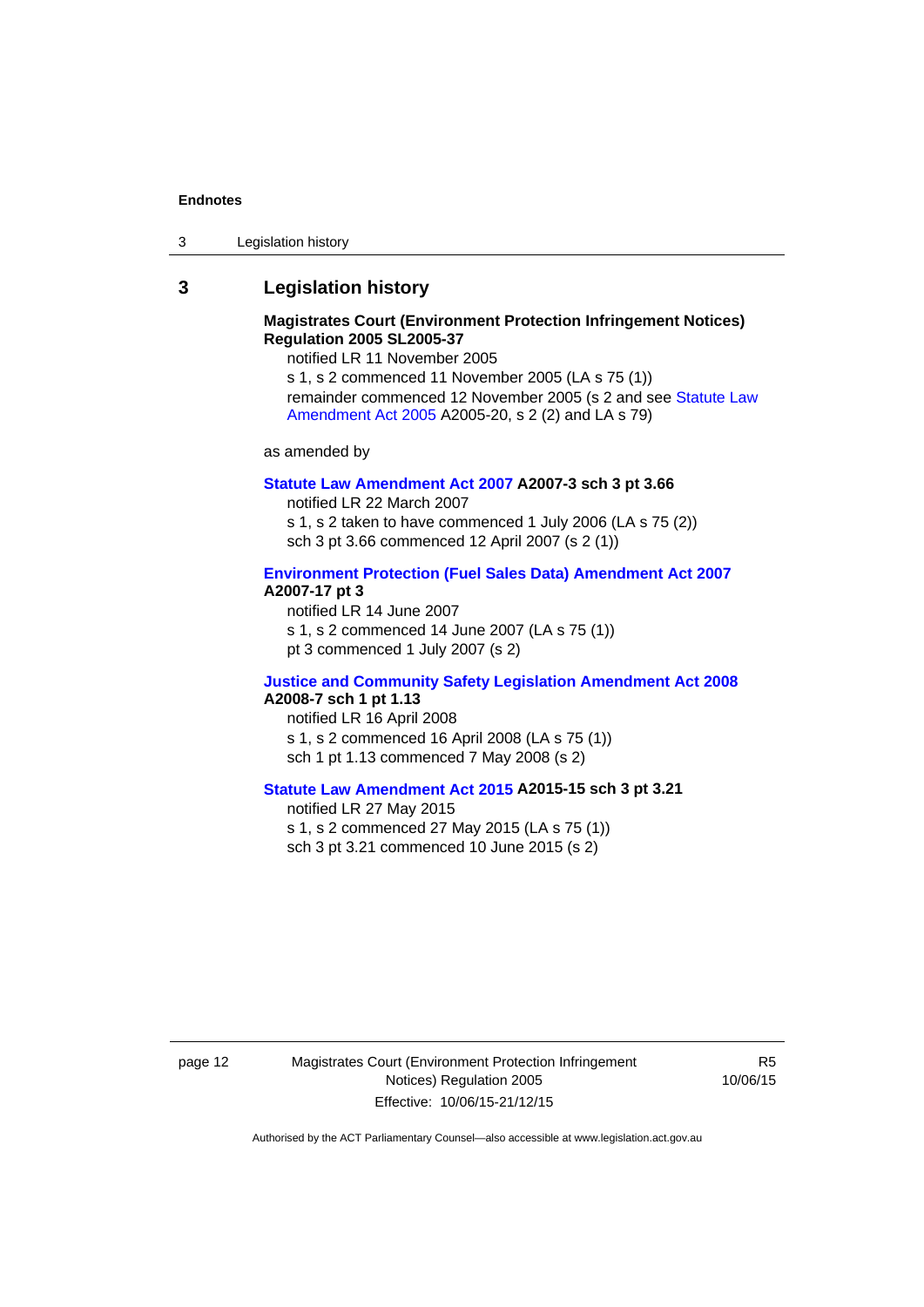Amendment history 4

# <span id="page-16-0"></span>**4 Amendment history**

**Commencement**  om LA s 89 (4) **Dictionary**  s 4 **am [A2007-3](http://www.legislation.act.gov.au/a/2007-3) amdt 3.367 Authorised people for infringement notice offences**  s 12 am [A2015-15](http://www.legislation.act.gov.au/a/2015-15) amdt 3.96, amdt 3.97 **Expiry—sch 1, pt 1.1**  s 13 om [A2008-7](http://www.legislation.act.gov.au/a/2008-7) amdt 1.63 **Environment Protection Act 1997**  sch 1 pt 1.1 am [A2007-17](http://www.legislation.act.gov.au/a/2007-17) s 6; items renum R3 LA **Dictionary**  dict def *authorised officer* sub [A2007-3](http://www.legislation.act.gov.au/a/2007-3) amdt 3.368

R5 10/06/15 Magistrates Court (Environment Protection Infringement Notices) Regulation 2005 Effective: 10/06/15-21/12/15

page 13